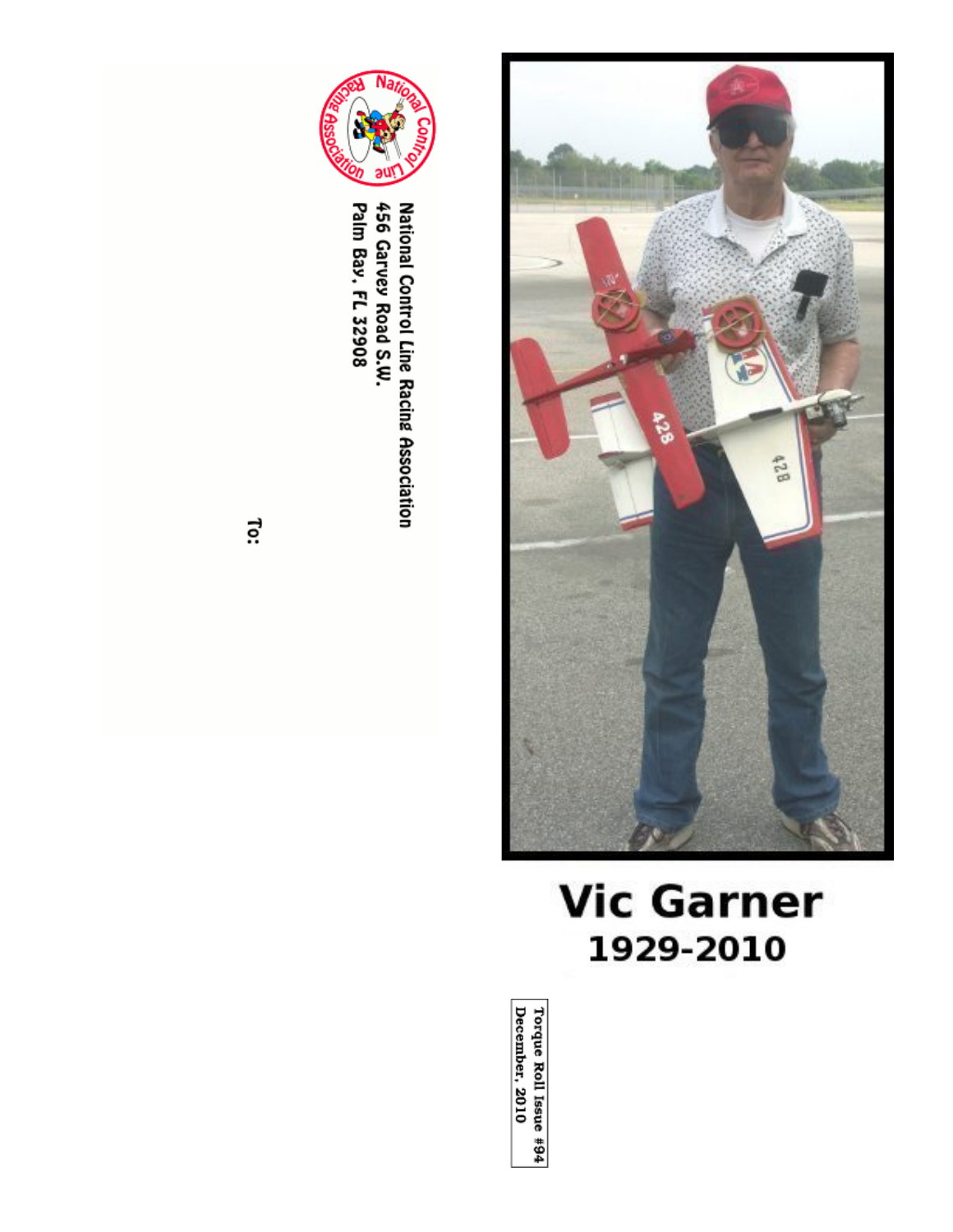# **PRESIDENTS COLUMN BOB WHITNEY**

 At the end of my column is a note that I received from R.F.Tanner. As it says he is trying to find some of the other winners so he can put their names on the trophy and give it to AMA for the museum.

 I believe the F2C team trials have had two proposals one from N.J. and one from N.C. , I have been to the N.C.field, it has two circles, a covered work area, it is 15 min from the free way and has hotels and food with in 10 minutes. I asked them to put in a proposal and they voted yes. Huntersville is just north of Charlotte. I understand the N.J. site has one circle and an adjoining parking lot for possible practice. Jason says the circle is really nice. We will know more when the full proposal comes in.

With the two proposals in we won't need Friday at the NATs for F2C so it will just be Mouse 1.

We are taking offers from people willing to run some of the NATs events.

 Almost forgot the Rebel Rally...a small turn out, but some good racing. In Clown, Jim Bradley and Jim Demeritt's OS18 and Bill Lee's hot Fora 15 could not over come bad starts and the old reliable OPS 19 of Whitney and Hallas took 'em by about 3 laps. Bradley should have some results.



Speaking of Jim Bradley, he was over in Calif attending the FF FAI team trials and while there took a spill chasing one of his models on a motorbike. He banged up his leg but didn't think much of it. But after getting back to Fla ,went to the doctor and ended up in the hospital for over a week. He had bruised the tissue next to the bone and they were afraid it would get infected so went in and cut out the dead tissue. Being a true modeler, out of the hospital and to the contest! He is just now getting back to work full time, tough guy.

Sunday was F2C. Sad to say only the team of Fluker & Lambert could get under 3:20. We still have a lot of work to do if we want to do any good at the next Worlds.

On a sad note,we have lost another true modeler. Vic Garner passed away last week. Vic has been around longer than racing it self ...before that he was a very good speed flyer. Vic was known for his Dykes rings for the K&B 40'. If you didn't have one you probably didn't win. He was the man to beat in 36 Slow Rat and Mouse 1. He is probably running the races up there now. God Speed, Vic.

On a happier note, a tip for cowled in engines. Did you ever notice how the openings of the cowl get dinged up on the edges? Charlie Reeves showed me how he does his on his stunt ships. He makes a ring of 1/8 plywood and glues them the the inlet and outlet, then blends them in. Presto a hard edge.

The Prez.

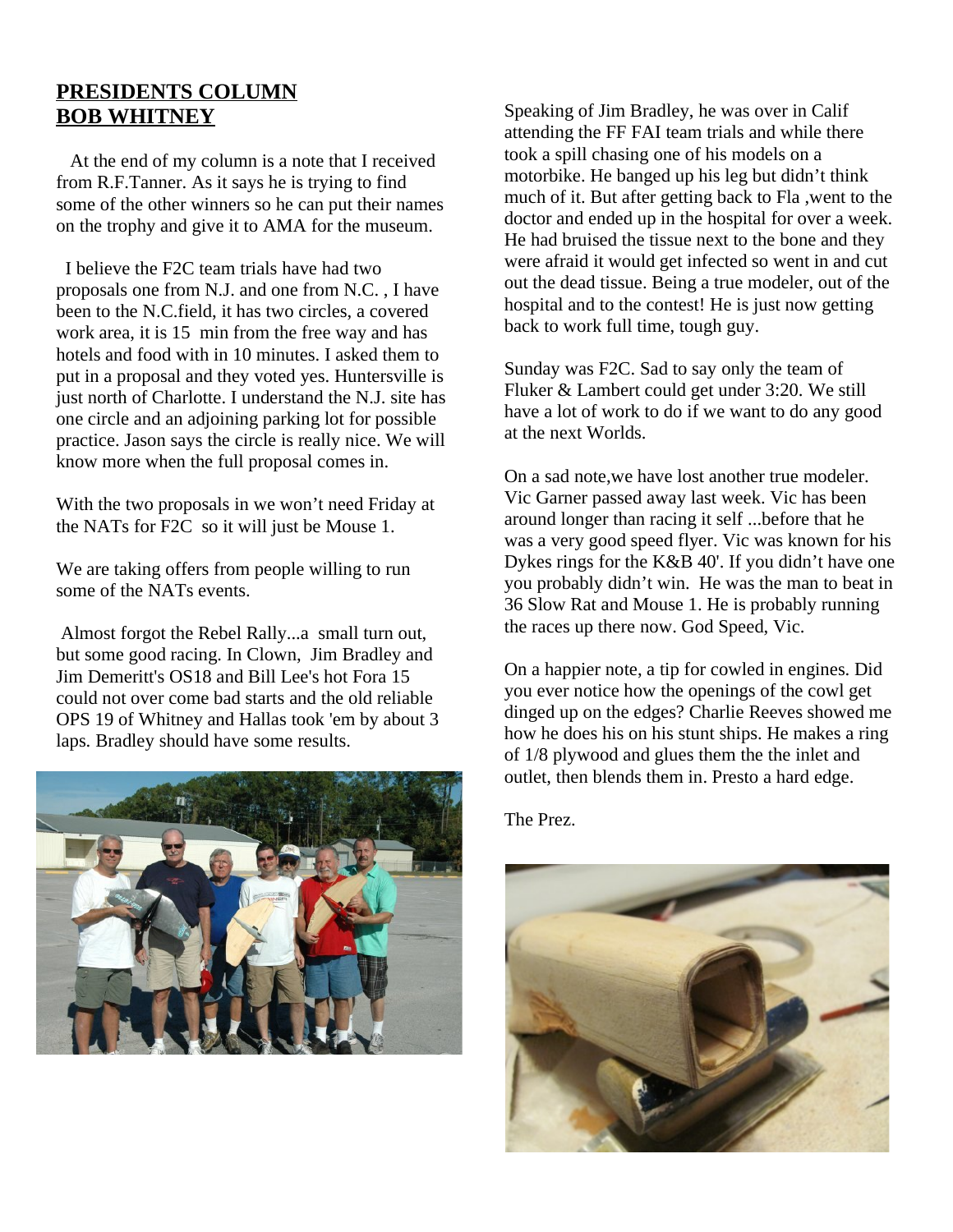# **LOOKING FOR PAST WINNERS**

"In the 1950's at the Greater Southeastern contest in Atlanta/Chamblee, Georgia there was a perpetual trophy awarded for a seasons performance named for Arthur Godfrey who provided the funds for it. It was last awarded in 1957 and with the demise of the contest it is still in possession of the last winner.

The AMA museum has indicated that it would be interested in having it since it represents a piece of model aviation history. Unfortunately the plate which listed all of the winners has been lost and attempts to replicate it have been thus far unsuccessful. I am hoping that some older modelers in District 5 may be of assistance in identifying or verifying past winners and the particular year.

I believe it was initially awarded in 1953 with the first category being FF gas. The category the next year was Rubber/Glider and the following years sequence being Stunt/Scale and then Speed. The only dates and names that I know for certain was in 1956 when the winner for Speed was Clifton "Buddy" Medlock. In 1957 the category was FF Gas when the winner was R. F. Tanner.

If my fuzzy memory is correct, I believe, there was an individual named Marvin Burley from South Carolina who may have been the initial winner in 1953 for FF Gas. In 1954 it would have been

 awarded for Rubber/Glider with George Perryman the winner. In 1955 it would have been awarded for Stunt/Scale and I think the winner was Bob Elliott.

If after reading this, you have any information to add or can verify my thinking, I would appreciate your contacting me. I can be reached by phone at (561) 626-3625. My email address is mjotann@bellsouth.net.

Thanks, R. F. Tanner AMA 1230"

| <b>Account Transactions</b> |            |                             |        |        | <b>TREASURERS REPORT</b> |           |
|-----------------------------|------------|-----------------------------|--------|--------|--------------------------|-----------|
| <b>NCLRA</b>                |            |                             |        |        | <b>DAVE MCDONALD</b>     |           |
| 11/1/2010 - 12/27/2010      |            |                             |        |        |                          |           |
| Check Date                  |            | Category                    | Credit | Debit  | <b>Balance</b>           |           |
|                             |            | Balance as of 11/1/2010     |        |        |                          | 12,818.09 |
| 1002                        | 11/4/2010  | <b>Bill Lee</b>             |        |        | (911.49)                 | 11,906.60 |
|                             | 11/15/2010 | Deposit                     |        | 120.00 |                          | 12,026.60 |
|                             | 11/19/2010 | Deposit                     |        | 40.00  |                          | 12,066.60 |
|                             | 12/3/2010  | Deposit                     |        | 100.00 |                          | 12,166.60 |
|                             | 12/6/2010  | Transfer from PayPal 101.96 |        |        | 12,268.56                |           |
|                             | 12/20/2010 | Transfer from PayPal 120.25 |        |        | 12,388.81                |           |
|                             | 12/27/2010 | Deposit                     |        | 102.00 |                          | 12,490.81 |
|                             | 12/27/2010 | <b>Transfer from PayPal</b> | 61.88  |        | 12,552.69                |           |
|                             |            |                             |        |        |                          |           |

Income for the period was derived through member dues.

Expenses were for Newsletters for Feb-Oct 2010, printing of ballots for NCLRA election, domain name and web hosting for the NCLRA www site.

Respectfully Submitted Dave McDonald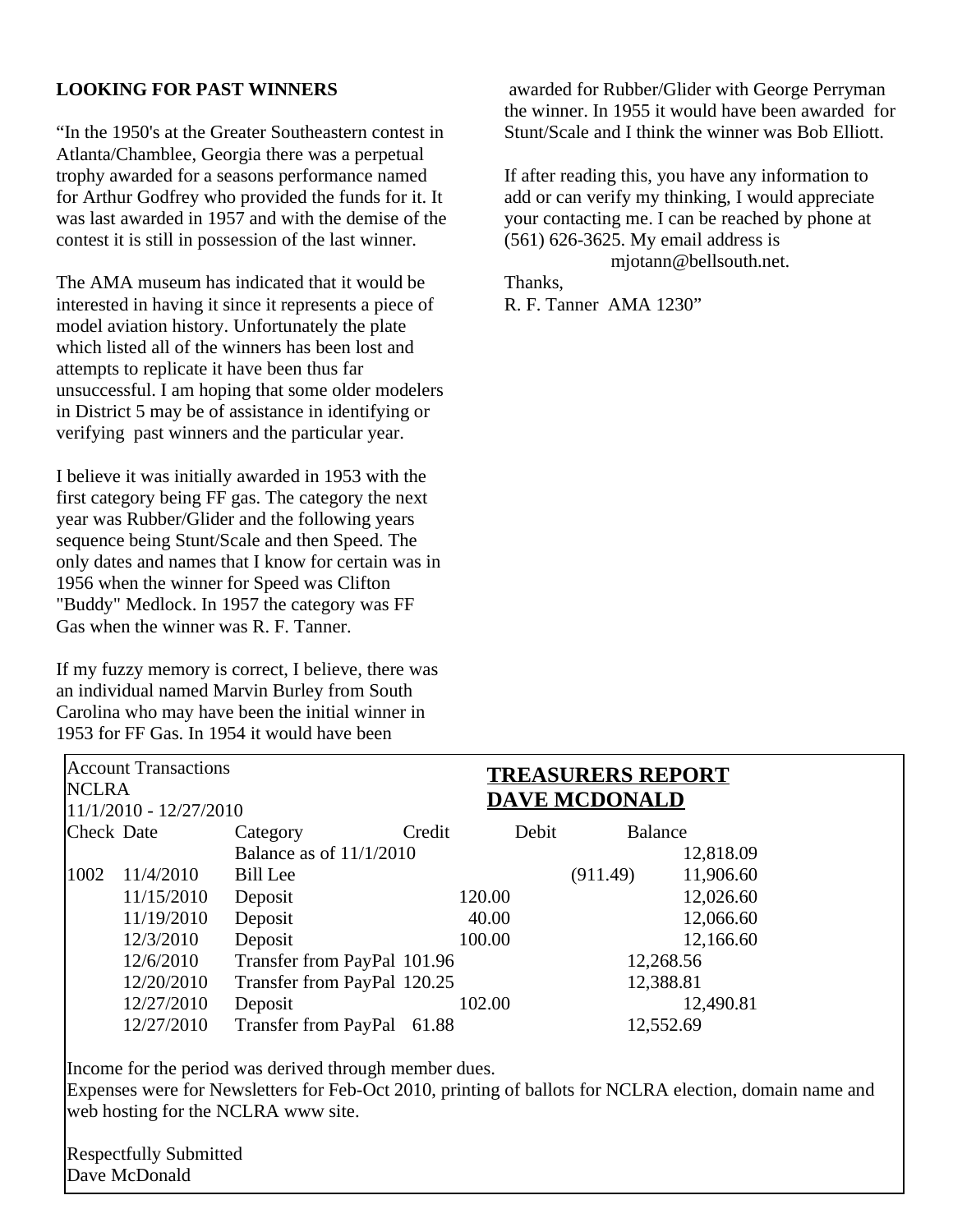# **NORTHWEST REPORT-LES AKRE**

It's Holiday season again. With Snow covering much of the North Central District, now is a good time to plan which contests to attend in the coming year, and build all those new racers you've been thinking about. Now is also a good time to renew your NCLRA membership for another year, or two.

I've recently added a Mouse racer to my fleet. It is a Streaker IV with Gibeault prepared Cox Venom Clone, and hope to put it through it's paces at Cabin Fever. Speaking of contests, I've contacted the CD Ken Gulliford for the Cabin Fever dates, and they are just waiting for site approval from the city fathers so we should know by next issue.

That's it until the New Year, everybody have a happy holiday season.

# **SOUTHWEST REPORT DAVE HULL**

No solid rumors from the Arizona guys that came out to the last race regarding the site for the 2011 Cabin Fever. Recall that Ken Guiliford had been contacted by the folks at the raceway in Phoenix. In either location, Cabin Fever should be one of the best racing contests of the year, and you should plan on going.

# **SCAR Racing: Toys For Tots Benefit, December 5th**

The Southwest district held our last race of the year in true laid back fashion. I find it hard to get real competitive at the end of the year, and this race just seemed friendlier than most. Plenty of folks came to help out. And we collected a nice bag of toys for the Marine Corps program. We had one new participant, and we had one potential new participant who is working on a Mouse. Jim Holland is a bit more mobile but is still healing up from his motorcycle accident. Of all of our races, the December race is the most likely to encounter less than perfect weather…and we came close this time. The approaching storm was slow in arriving, and the real sprinkles didn't start until the last racer was packed up at 4:30 p.m. I'm sure that most got wet driving home!

**Orange Crate**—Postponed until next year! We need more entries. (I think we need to add a club challenge to the Knights and the Circle Burners and put some reputation out there!)

**Mouse I**—There were only two entries, and in Full-Race Cox fashion, one of those didn't make it to the line…. But we did run practice heats and final for a new local racer—Scott Dinger. He pitted for the "heats" and flew for the "final," giving him his first taste of the procedures used in racing. Notably, he was able to whip the plane back into the pit each time and no sprints were needed by the pitman. Hopefully, everyone will reequip in the Mouse Motor department and be ready for more fun next year.



**SCAR offers tutoring to Timers: time one race - get one answer to school work. These young ladies timed all day for us and we sincerely hope they get "A's" on their homework. Photo: Ron Duly**

**Clown**—There were three Clown entries and all three made it to the horn. Real racing! Holland was campaigning one of his matched pair of racers, this one with the OS .18TZ and flown by Dave Braun. The Burly Dukes were Fora powered, if memory serves. McSlow was still flogging the OS .15CV-A, and picked up Jed Kusik to pit it. As expected, there was a large speed differential among the group---and differing pitting strategies. Holland was somewhat faster than Duly, and both were much faster than Hull. Hull on the other hand, was up to 62 laps per tank, although the fuel feed was not quite even. There were the usual Clown traffic problems with the "deadstick pass," but with only one exception that I saw, we enjoyed favorable shutdown timing. Duly earned some pilot cred for successfully switching from a pass to a landing in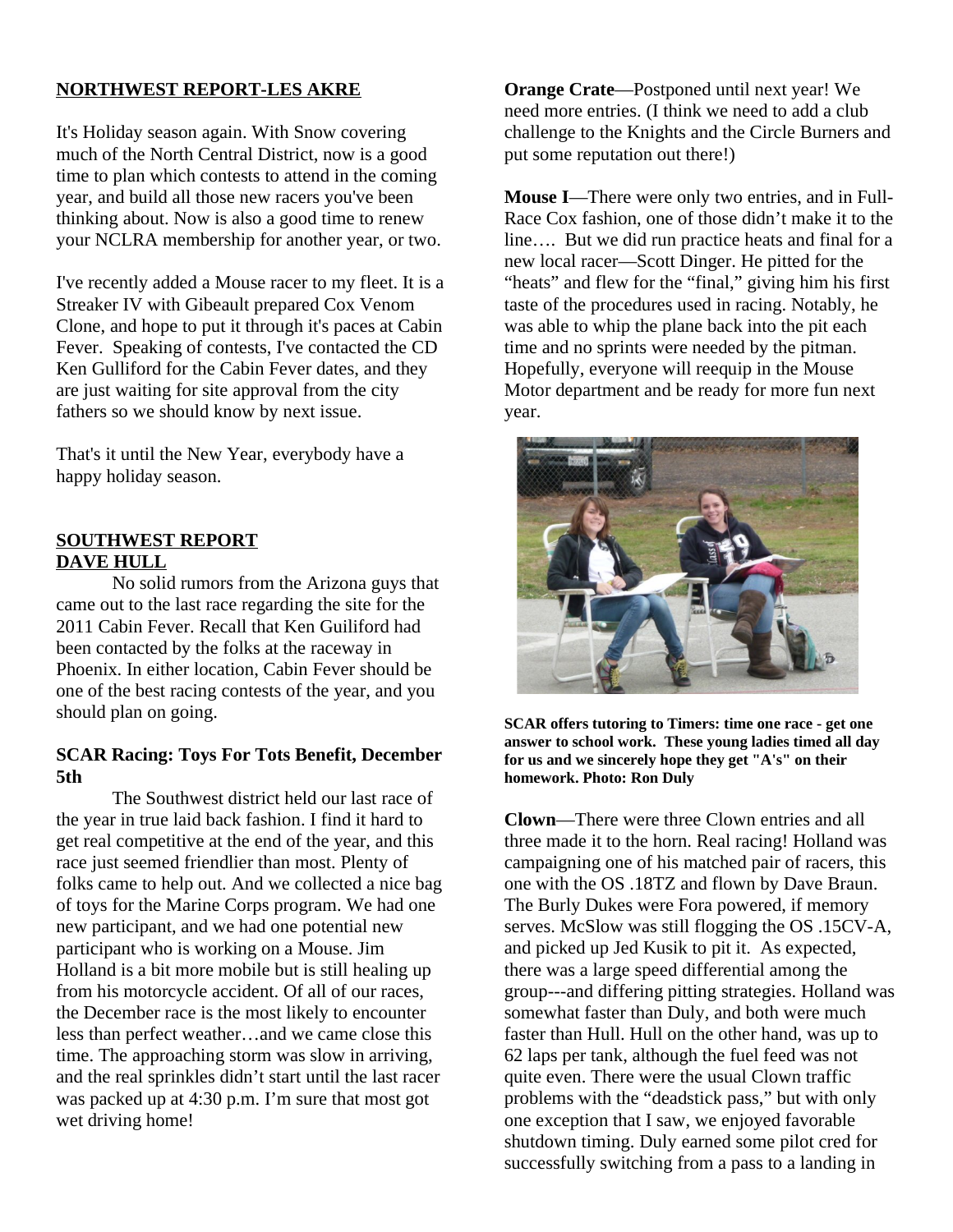one case. He "undid" his passing footwork and managed to get his high floating machine back into the pit. Braun had his hands full doing all the passing and trying to stay level. I can count the lumps on my head and tell you how many times he passed. It was a lot. That plane is probably not a eyes-off flyer so he had his hands full as sometimes we were stacked 3 high. Whoohoo! Real racing!!! Things felt a little sloppy out in the middle at times, but there were no real mistakes, and everyone brought equipment home that they can race next year. The Burly Dukes put up 310 laps, Hull/Kusik collected 301, and Braun/Holland managed 258. Going directly from the 7-1/2 minute heat right into the 15 minute final let the pilots get some exercise. I noticed that the pitmen were not breathing too hard afterwards, though….

**SCAR Goodyear**—Wait, there was no SCAR Goodyear at this race…but Jim Holland squeezed in some test flights of his brand new Deerfly during the lunch break. (Wish I could have gotten you a picture, but my camera has been on strike lately, even after feeding it new batteries….) This bright red plane sports a new "Ollie" diesel that Jim says is a current reproduction of the 1970's version of this truly vintage design. Jim noted that every other scale racer in England seems to be a Deerfly, and it has a lot of nostalgia for folks. Well, Dave Braun got to hold the handle on a half dozen flights on this example. On the last flight he tried to shut it down, noting a change in the sound. Afterwards we looked at it and couldn't immediately see anything wrong —until Jim noticed that the aluminum motor mount had cracked on both sides. Unusual. Probably a minor fix, but McSlow did *not* get a free ride before it went back into the car. We will likely see the Deerfly in action next year against Kusik's new Lil' Quickie. Any other takers? As a rules change note, after the meet, it was generally agreed to allow single wheel landing gear in SCAR GY next year. A rules change was to be worked up by Jim. So if you have input on this one, get it in to Darrell right away!

**SSR**—Only two entries in SSR this time around so we got right to it. Hull teamed up with new guy Scott Dinger for a pitman. Scott got the second installment of pitman safety training (amplified from the earlier one-up Mouse training to include



**Yes, the In-N-Out package actually wishes a Merry Christmas to all! SCAR Timers, Pilots, Pitmen and CD enjoying a break in the action for lunch. Photo: Ron Duly**

issues like traffic and hold) and put up three practice "needle flights" to gage how to short tank and to get a feel for the choking and flipping. We ran way too rich (it was practically 4-stroking in the air!) but went for a cooler setting to make restarting as easy as possible. And he did an awesome job, knocking almost 30 seconds off the time between the heat and the final. He short tanked and hit the laps perfectly. On one pit, both planes quit at the same time and the Burly Dukes coasted into their pit first because they were one segment closer. Scott got us back into the air a second before Don. So he was probably around 3 seconds faster. Not bad at all for handing the plane to him the day of the contest. But the Burke Pencil Bomber had all the airspeed and the Brodak 25 was putting out good power. So with no major pitting problems, they coasted to the win. Final: Duly/Burke 5:48, Hull/Dinger 6:14.



**Men at work … or boys having fun? The pilots pound it out in SSR. Photo: Scott Dinger via Ron Duly**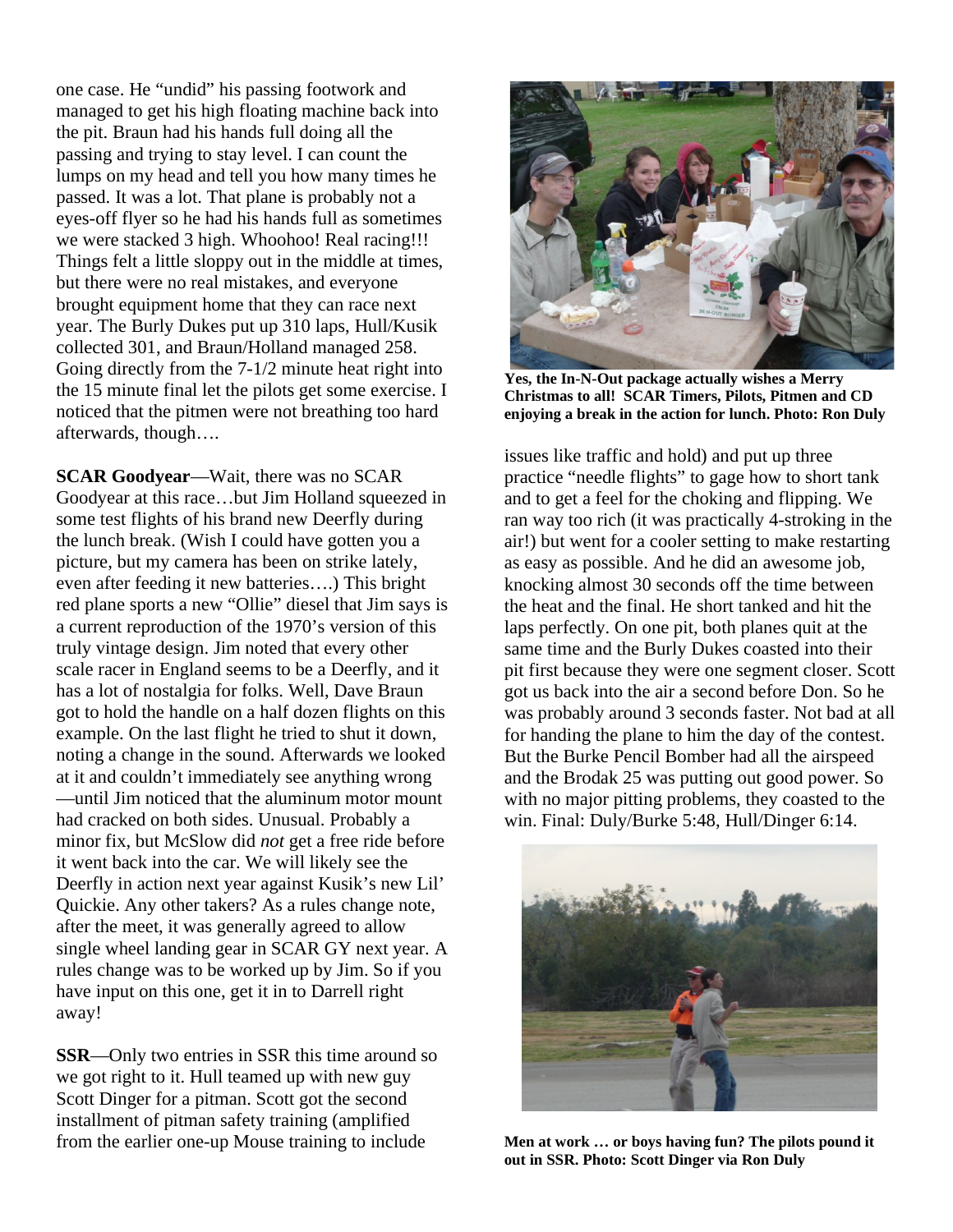

**Don Burke pitting an SSR powered with a Brodak 25. One flip starts. Unfortunately he never knew which "one" would be the right one. Flip...flip...flip...flip...flip...you get the idea.Photo:Scott Dinger via Ron Duly**



**Opposing pilot whispering sweet nothings in the ear of slower pilot. Who needs to watch their own plane? Photo: Scott Dinger via Ron Duly**

**NCLRA Quicky Rat/Cal 36**—The year's racing concluded with the traditional Quickie Rat/Cal 36 event. With three entries, there might have been some tough racing. But McSlow hadn't really fixed the needle valve problem from the last race, so he and borrowed pitman Jed had to bow out. That left Holland's QR 8011/Torpedo hybrid against Burke's OS AX powered Cal 36. The Cal 36 had the speed but suffered inconsistent starts. And everyone knows how that racing story ends…. Braun/Holland 7:03.55, Burly Dukes 8:02.99.

I would like to say thank you to all of the SW district members that hosted or helped run races during 2010, from CD's, ED's, sanction and permit people, pull testers, timers and tabulators. Also the photographers, fuel providers, and parts people. We have some dedicated folks that are doing a good

job. While all the racers know this, sometimes we don't say it loud enough or often enough: so one more time this year—*Thank You!*

Be safe this holiday season,

McSlow

# **EDITORS' COLUMN-TIM STONE**

I got some nice pictures from Barry Tippet of some real cool old school Team racers;



"I Finally got these finished ! The B racer has been raced a bunch, back in the day, and has had several engines, over the years. It currently has my first engine, an Enya .29, under the cowl. The 1/2 A has a Cub .049, only to have something to hang the prop on. The Banner wheels are interesting along with a 6x9 Tornado prop.

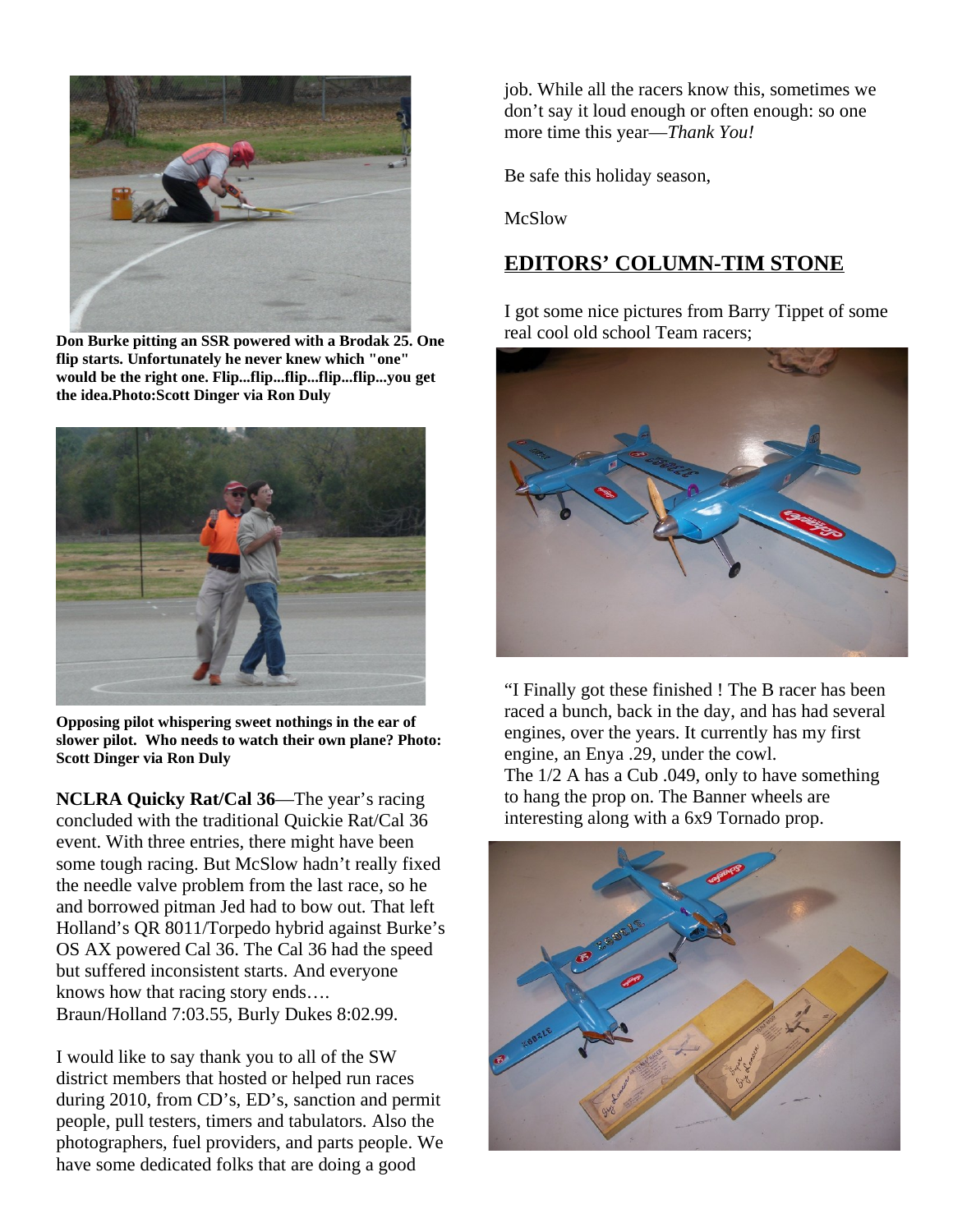Both of these models were designed and kitted by an old friend, Joe Nedela, under the brand "Ned Air".

Thought you might like to see these."

# **SOUTHEAST REPORT JIM BRADLEY**

We had wonderful weather for the Rebel Rally this year. It was warm and along with light winds it was just a very pleasant weekend. The parking lot at Starke easily allows an official circle and a practice circle and if press could support a third circle. Once again Mike Schmieder and Jacksonville Flying Rebels club ran and tight contest and kept things moving along very efficiently. Thanks again guys.

The entries were down slightly from last year but we almost had at least 3 entries in every event. There would have been 3 in Slow Rat if President Bob and Dave Hallas had both gotten their Slow Rats going on the same day. Jim DeMeritte and I couldn't stay for Sunday as I was hurting from pitting all day. I hurt right leg in an off the road motorcycle accident in California in early October. It's still not healed but that's another story. .

There were 3 teams flying Super Slow Rat and it actually was a lot closer than the times suggest. The Enya 25 that Jim DeMeritte and I run in the SSR usually starts very well, at least it did up until the contest. We had completive airspeed but the Pit Monkey, that would be me, dropped the ball. Bill Lee once again sent us swamp rats packing.

Only Hallas & Whitney and Bradley & DeMeritte contested Slow Rat. Bradley & DeMeritte pulled out when it became obvious that we weren't going to close the laps we lost. Lack of practices was starting to show itself. I have noticed that the more I practices the luckier I get.

Clown was one of the events with a very good turn out. Bradley & DeMeritte were rolling along and got 176 laps in the second heat but it was only a one up heat. This was a good backup to our 168 laps, 2 up; at the NATS proving that wasn't somebody's counting by 2's. Like several people we are using the OS 18 TZ in our Clown. What most people

don't know is the engine had never been run nor had the model ever been flown before we got to the NATS.

In the end Jim DeMeritte didn't feel he was up to a 15 minutes Clown finals just yet, so we enlisted Tom Fluker as a ringer pilot. But since Jim DeMeritte had entered the Clown he had to start it. This presented a slight problem for the Bradley & DeMeritte team. Since Jim and I are both primarily free flight flyers and he uses a starter it is likely he hadn't hand started an engine in something like maybe 30 years. We had a few problems with pit stops. Thought we blew a plug, we didn't, thought we flooded the engine, we did. Actually we repeated this scenario a few times. This time the Hallas & Whitney team won with 294 laps.

That ended the first day and gave the F2C guy's the afternoon to practices for Sunday F2C show. The first event flown on Sunday morning was TQR and once again Bill Lee showed us why it is called TEXAS Quickie Rat with a very quick just under 3:05 70 lap heat.

Both F2CN and F2C had 5 teams contesting the events and only 2 or the teams contested both events. F2C and F2CN are alive and well. F2CN ran a 200 lap final and it was pretty close with Holland & Fitgerald coming out on top with an 8:55.

When F2C came around it looked like it was going to be pretty close. Fluker & Lambert ran 3:32 and a 3:27 in 2 of their heat races and the team of Wallick and Brozo ran 3:29 in one of their heat races. Everyone else was in a different time zone. In the 100 lap finals Fluker &Lambert showed that had just be toying with everyone and put down a 3:16.

Thanks guys for showing up and thanks again to the Flying Rebels for hosting the Rebel Rally.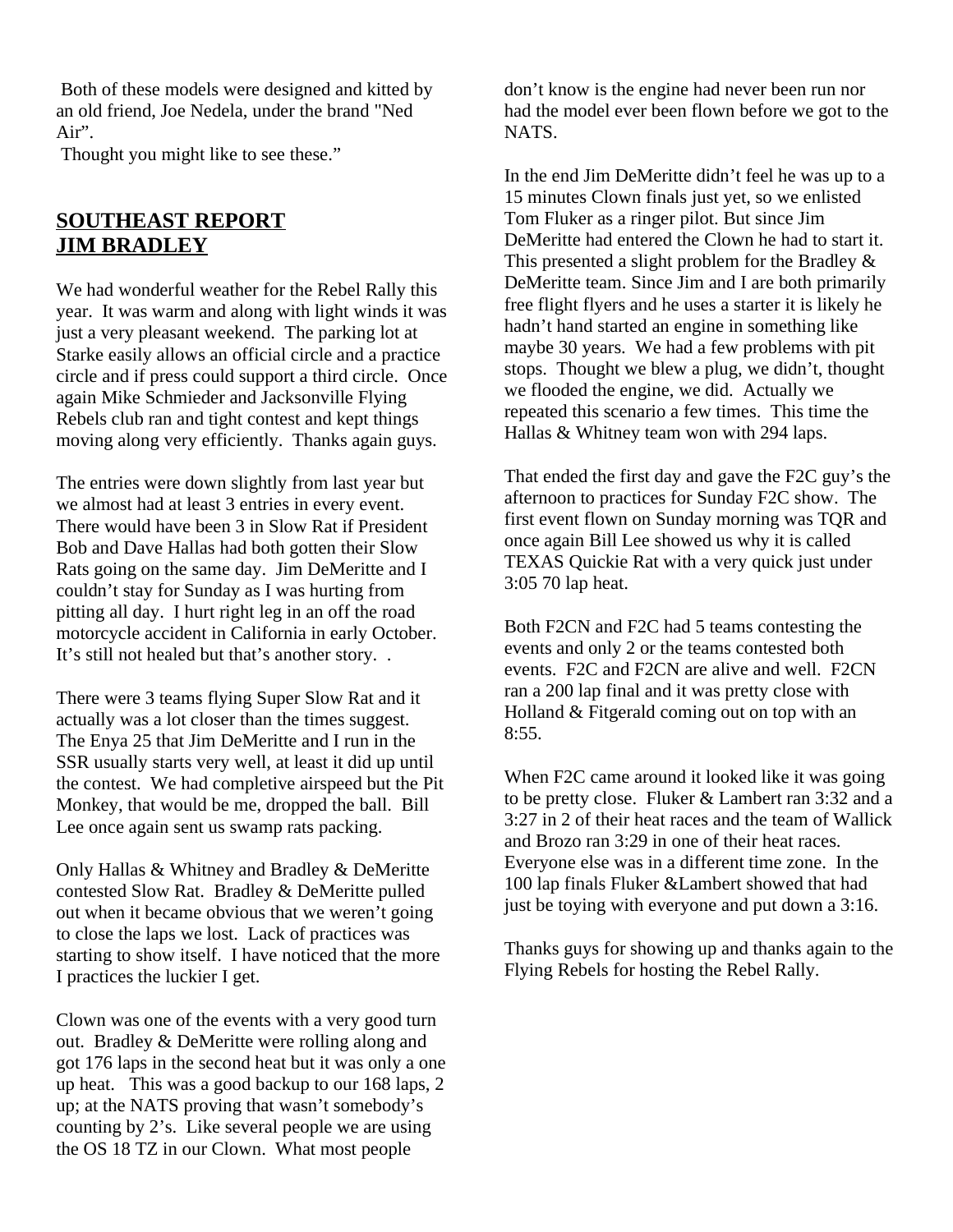## **MEMORIES OF VIC GARNER**

 "I wish I had known him longer. I learned a lot from Vic in the short time I knew him. He was always willing to reach out to help a fellow racer. He was a great supplier to the hobby. I will always cherish my memories of Vic. God rest his soul." -Tim Stone

---------------- "Vic was a super guy, who helped me a lot with K&B 40s, he certainly knew how to make them go!"

-John Starkey

----------------

"Vic Garner, the Mayor of Livermore, that is what I always called him when I would call his insurance agency and it started 34 years ago. 1976 Ohio Nats is when I meet Vic, he was flying slow rat and my Dad and I were at the top of our game in fast rat so he wanted to learn from us, little did he know that I would learn as much from him as he did from us over the years. This was the start of a long-term friendship that never faltered.

 It was my pleasure to introduce Vic into the 2001 Control Line Racing Hall of Fame.

 Among many of Vic's accomplishments was his record in 1/2A Mouse that stood for years and he always gave me as much credit for it as him because I was the pilot.

 Vic always wanted to go to a World Champs with us but was restricted by the government from going because of his work on the Manhattan Project. He worked on the triggering of the A bomb and still to this day is kept in top secret.

 I have many good stories of Vic over the years that would start a good book but now the stories must end. Vic's favorite saying was, what ever. What ever now I think he is with the Wiz, Wayne and Jerry, four guys that the racing world will never see their likes again.

Vic you were a good friend, may you Rest in Peace." -Dick Lambert

----------------

 "I've known Vic since the early 70's. He was a regular at the NW regionals for many years.

Vic was always exceptionally honest in his dealing with me. He always delivered engines or parts on

time or earlier than he would tell me and he always told me how long a job would take.

 Over the years I've had many engines that Vic put together for me. Every one performed exceptionally well. His ring work was exceptional. He even built several K&B 6.5's with rings for me for flying Fast Rat. They were typically super starters and hot restarting engines and kept up with Timmy Gillott's Rats in a day when he had the fastest gear around.

 One of my fondest memories is having dinner with Vic and Todd Ryan in Muncie at the Nats. He would share his knowledge and then flat out tell you he was going to kick your butt and you didn't have a chance when competing against him. Early on I thought the rivalry he fomented was an affront but I came appreciate that he was taunting us so he had more competition. And Vic was a fierce competitor.

 I hope and pray that he is going in circles fast and competing with the best who have gone before now."

----------------

-Scott Newkirk

 "I first met Vic Garner in July of 2000 when I was in the Livermore area interviewing for a job. I subsequently moved to Livermore in November of 2000, living approximately one mile from Vic. Vic was still living in the same unassuming home that he and Jenny had moved to in 1963 with their two daughters. The two car garage had been converted into a workshop by Vic and was the headquarters for his modeling work. I spent a lot of time with Vic during the two years I was in Livermore and as I got to know him better, he told me about his life inside and outside model aviation.

 Vic told me that he spent the early part of his life living in (what I understood to be) grinding poverty in south Texas. Vic grew up in the era of the great depression. His father and mother had split up and he found himself responsible for feeding the family. I remember he told me that he became an expert beach fisherman because if he didn't catch any fish, the family didn't eat that evening. Later on he spent a little time with his father who ran a cigar store in Phoenix. Vic joined the Marine Corps as soon as he was eligible (I think it was in 1944) and proved to be a natural with the rifle, doing so well with it that he ended up as a rifle range instructor. Vic told me that he wasn't afraid to use the rifle – he shot a would be deserter in the calf while on guard duty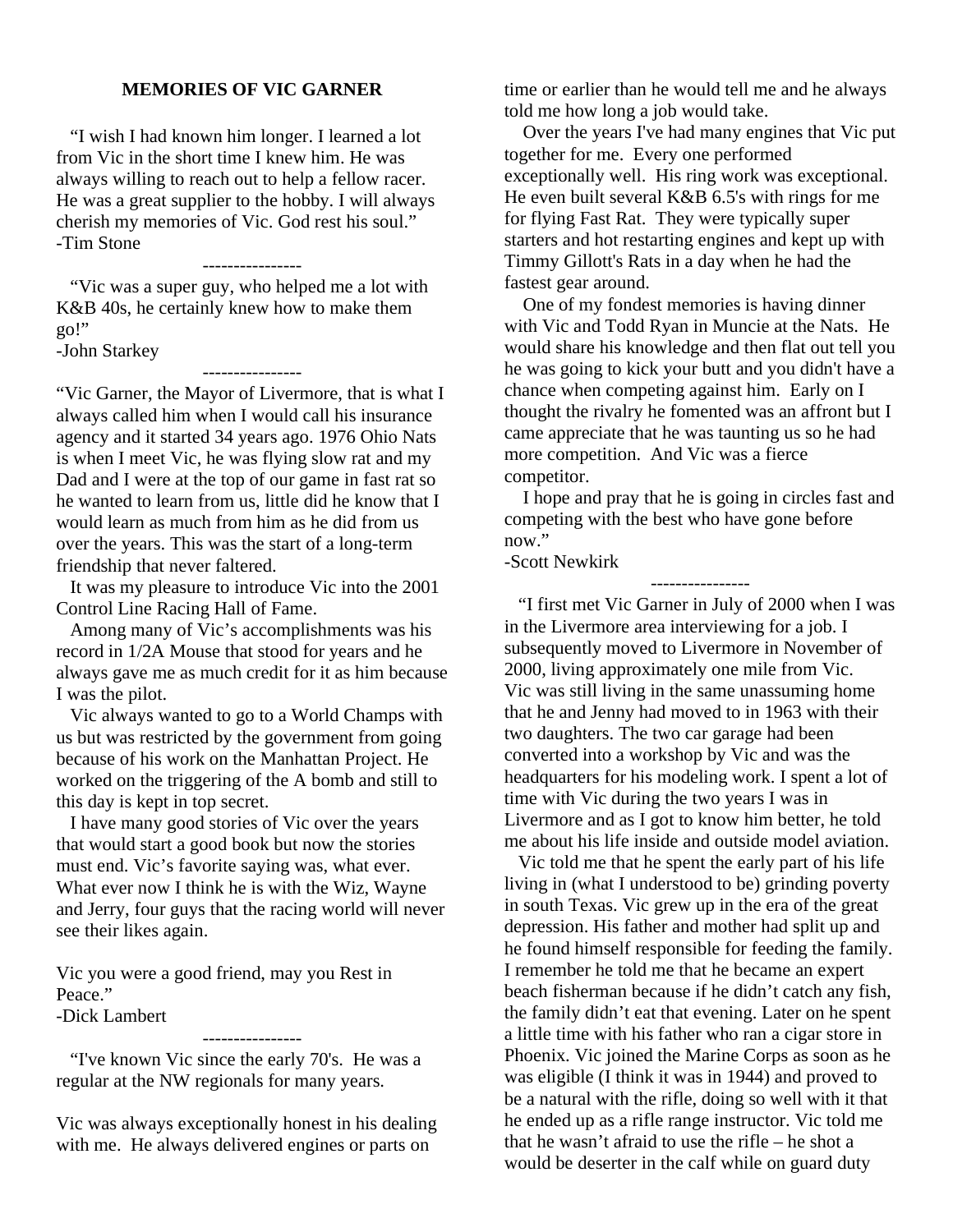one time. While he was not posted overseas during the war, Vic told me that he was most definitely down to participate in the invasion of Japan, so he had no problem whatever with the use of the A bombs on Hiroshima and Nagasaki ending the need for a physical invasion of the country.

 Once the war ended, Vic left the Marine Corps and joined the Navy (I believe) as they offered to train him as an aircraft mechanic. Following the completion of his training, he was posted to NAS Alameda in the California Bay and got to participate first hand in the gradual conversion from piston powered aircraft to jet power. I think that Vic's heart was really with piston engine airplanes as he didn't last in the Navy too long into the jet age.

 Vic certainly got involved with control line flying at some point following his posting to Alameda and he started flying speed with notable success (possibly in the late 40's, certainly in the early 50's). Reasonably early in the 1950's (I think it was 1952 or 1953), Vic applied for a job as an engineering technician at the Lawrence Livermore National Laboratory (in Livermore funnily enough). He got the job and many years later he told me that one of the reasons he got it was because the people at the Lab saw his interest in model aviation as an asset. Vic worked at the Lab until approximately 1962, assisting in the development of research projects that were key in national defense efforts at the time. It was due to this work that Vic was unable to obtain a passport – he was simply privy to too much sensitive information.

 I believe that Vic quit flying speed sometime in the late 1950's or early 60's (he told me he quit because he didn't like monoline) and spent a few years racing go-karts before returning to model aviation. His interest in racing really took off at around this time and he soon rose to the top. In all my conversations with Vic, it became clear that he loved Rat the most of all the AMA racing classes. He competed initially as a pilot and then switched to pitting as the years went by.

 Vic was a voracious competitor. He dominated WAM for many years and was so driven to compete and win that after one year at the Oregon Northwest Regionals, where he won pretty much everything, one of the other competitors simply asked him to do them a favor and not return. He arguably reached a pinnacle of competitive success at the 1986 Nats when he won Rat and Mouse I and placed third in Scale Race and Slow Rat (I think it was third in

Slow Rat). Sometime after this, Vic decided to switch to R/C pylon racing (he felt he was no longer fit enough to race control line) and spent a few years in this discipline. He was burned out by the late 1990's however and returned to control line racing (he had retired from his insurance business in 1996 I believe) as an active senior citizen!

 I flew with Vic pretty much continuously from 2001 to 2003. Even as a senior citizen, he was the man to beat in NCLRA Quickie Rat and a serious competitor in any event he chose to build an airplane for. His technical expertise was considerable and his skill in fabrication and engine reworking admirable. The peak of his success as a tuner of Quickie Rat engines was probably reached in 2004, when his engines took the first 4 places at the Nats (setting heat and final records). – I still hold the Quickie Rat heat record with a Garner engine. While his work on racing engines is best known (Vic made the rings for the Tune-Hill O.S. . 36's), Vic would also do other engine work. This included preparing an engine that won the world F2B championship.

 Vic finally retired from control line racing at the end of 2006 (I flew with him in NCLRA Flying Clown at the SCAR Virgil Wilbur event – we came second). His health had gradually deteriorated and he was starting to have circulatory problems. Following his final retirement, I made a point of seeing him pretty frequently and spent many enjoyable Sunday lunches with him swapping stories at one of the local diners in Livermore.

 Vic is survived by his wife, Jenny, and two daughters. I am saddened by Vic's death. I have lost a good friend and a man I respected. Having said that, he lived a long life and got to fit a lot of good stuff into it. Vic has left behind him a wonderful family and many great memories. I miss him. James Holland December 17, 2010

-Jim Holland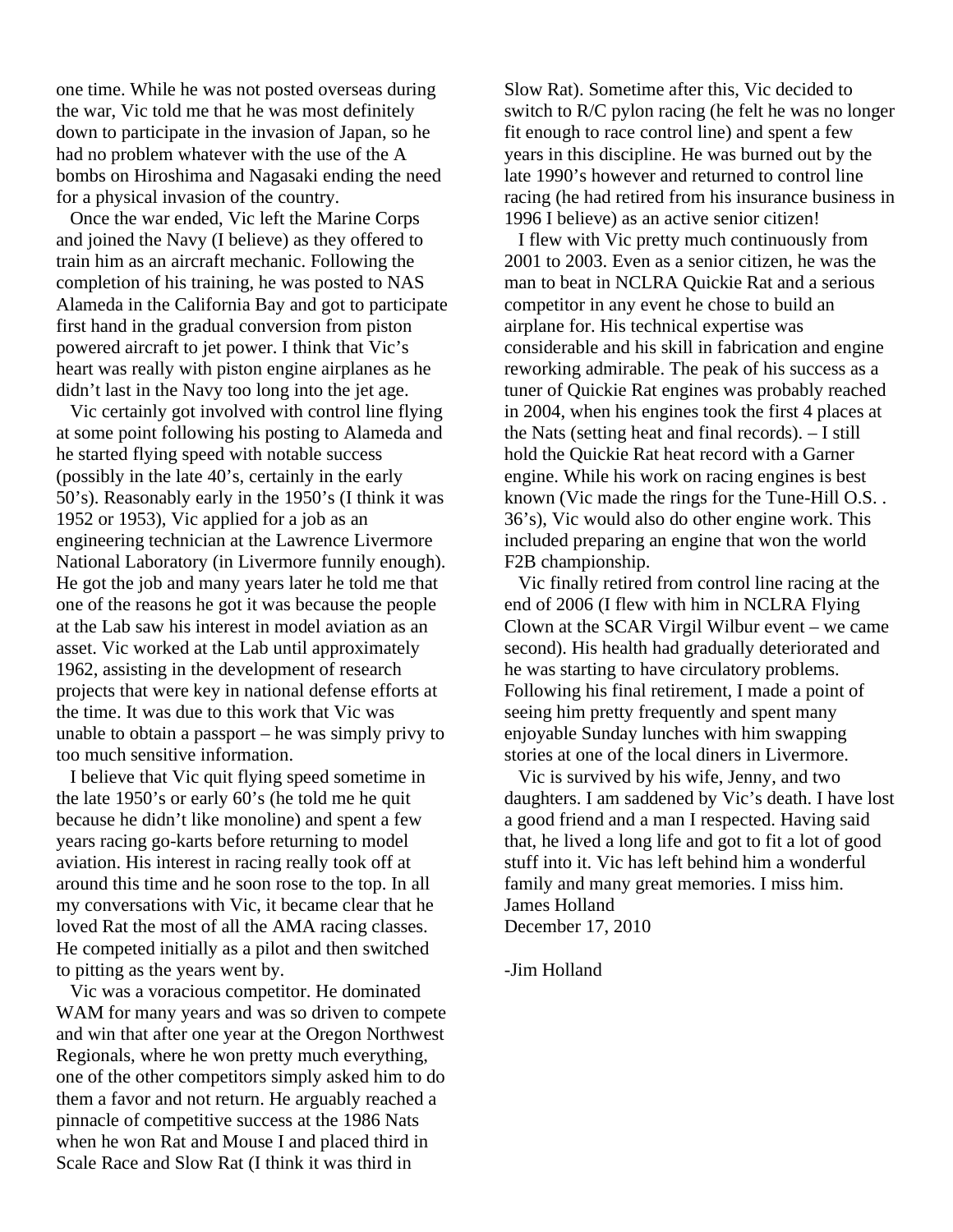| <b>Event Contestant</b> | Heat 1      | Heat 2      | Heat 3     | <b>Finals</b>             | <b>Place</b>   |
|-------------------------|-------------|-------------|------------|---------------------------|----------------|
|                         |             |             |            |                           |                |
| <b>SSR</b>              |             |             |            |                           |                |
| <b>Bill Lee</b>         | 5:26.19     | 5:11.03     |            |                           | $\mathbf{1}$   |
| <b>Bob Whitney</b>      | 7:10.91     | 7:14.15     |            |                           | 2              |
| <b>Jim DeMeritte</b>    | 53-laps     | 8:18.00     |            |                           | 3              |
| <b>Slow Rat</b>         |             |             |            |                           |                |
| Dave Hallas             |             |             |            | 7:16.72                   | $\mathbf{1}$   |
| Jim Bradley             |             |             |            | 72-laps                   |                |
| <b>Clown</b>            |             |             |            |                           |                |
| Dave Hallas             | $147$ -laps | $157$ -laps |            | 294-laps                  | $\mathbf{1}$   |
| <b>Bill Lee</b>         | 123-laps    | 168-laps    |            | 286-lpas                  | $\overline{2}$ |
| <b>Jim DeMeritte</b>    | 93-laps     | $176$ -laps |            | 237-laps                  | 3              |
| <b>Bob Whitney</b>      | 155-laps    | (no fly)    |            |                           |                |
| <b>TQR</b>              |             |             |            |                           |                |
| <b>Bill Lee</b>         | 3:04.97     |             |            | (used heat race as final) | $\mathbf{1}$   |
| Dan Sopka               | 4:48.82     |             |            | used heat race as final)  | 2              |
|                         |             |             |            |                           |                |
| <b>F2CN</b>             |             |             |            |                           |                |
| Holland / Fitgerald     | 4:29.12     | 5:29.31     |            | 8:55.28 / 200-laps        | $\mathbf{1}$   |
| Orlando Gonzalez        | 5:10.00     | 4:33.44     |            | 9:26.78 / 200-laps        | $\overline{2}$ |
| Rodriguez / Richard     | 4:59.43     | 4:28.94     |            | $DNF / 36$ -laps          | 3              |
| Dave Hallas             | <b>DO</b>   | 73-laps     |            |                           |                |
| Wallick / Brozo         | 71-laps     | 38-laps     |            |                           |                |
| F2C                     |             |             |            |                           |                |
| Fluker / Lambert        | 3:32.32     | 3:27.32     | <b>DNF</b> | $3:16.15 / 100$ -laps     | $\mathbf{1}$   |
| Wallick / Brozo         | 3:50.66     | DQ          | 3:29.09    | $3:49.68 / 100$ -laps     | $\overline{2}$ |
| Allen / Whitney         | 21-laps     | 3:48.63     | 3:48.66    | <b>DNF</b>                | 3              |
| Fischer / Wilk          | 4:27.65     | DQ          | 4:04.91    |                           |                |
| Holland / Fitgerald     | 4:07.44     | <b>DQ</b>   | 40:08.60   |                           |                |

L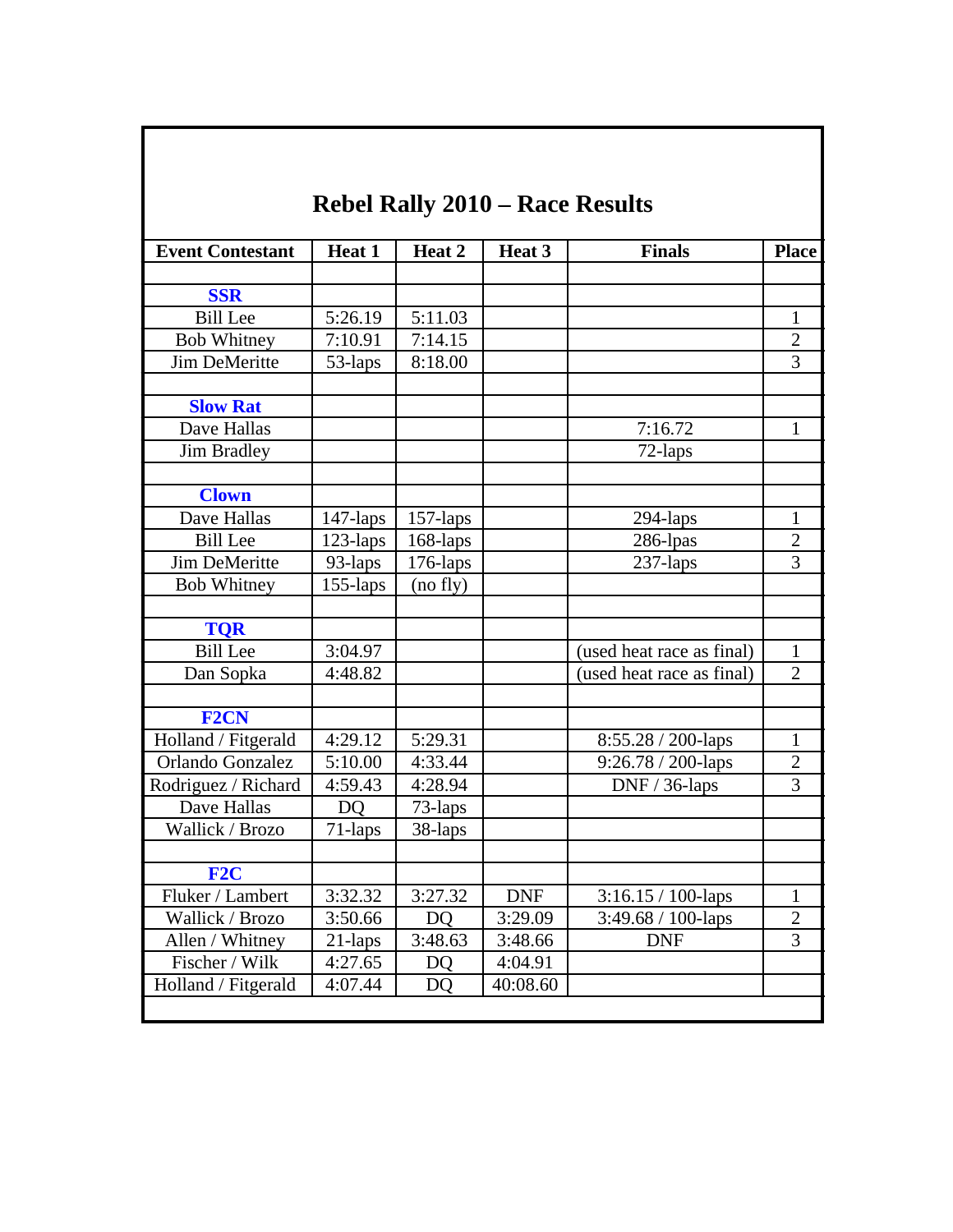

# **2011 NATs CL Racing Schedule**

**Event Director**: Bob Whitney

**Monday, July 4: Rat Race, NCLRA Clown Race**

**Tuesday, July 5: Slow Rat, NCLRA Fox Race/Super Slow Rat**

**Wednesday, July 6: Scale Race, NCLRA Quickie Rat**

**Thursday, July 7: F2C, NCLRA F2CN**

**Friday, July 8: Mouse I**

**(The schedule on the AMA website does not include Mouse I on Friday. We're getting that corrected.)**

**NCLRA Meeting will be held on Wednesday, site TBDL.**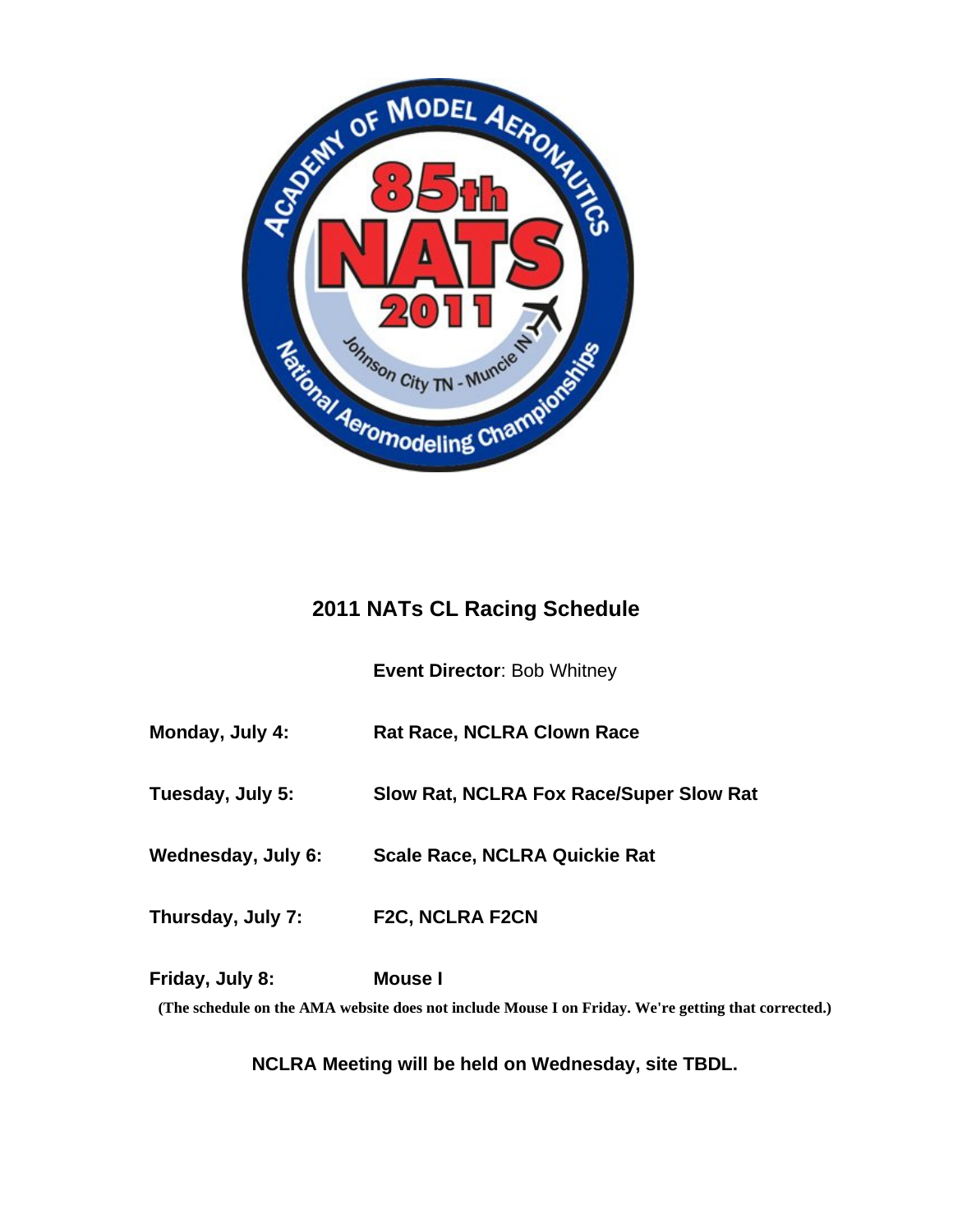# **CONTEST CALENDAR**

#### **NOTE! Confirm all contest details with Contest Director! NCLRA cannot be held responsible for errors or**

**omissions!** This calendar is compiled from data collected at the NCLRA website nclra.org. Members can log in there and submit contest details. All contest information must first be posted to the web site.

### **NORTHWEST DISTRICT**

None

#### **SOUTHWEST DISTRICT**

March 25-27 -- Cabin Fever, Tucson. More Info later

# **NORTH CENTRAL DISTRICT**

July 4-9 – U.S. Nationals

# **SOUTH CENTRAL DISTRICT**

None

#### **MIDWEST DISTRICT**

None

## **NORTHEAST DISTRICT**

None

### **NATIONAL RECORDS**

#### **SLOW RAT (.25 engine)**

| Op (70 laps) 3:02.92 Tim Stone/Bob Oge                      | 7/13/10 |
|-------------------------------------------------------------|---------|
| $(140 \text{ laps})$ 6:17.59 Russ Green/ Bill Lee $7/07/09$ |         |
| (no Jr or Sr record)                                        |         |

#### **½ A MOUSE 1**

|                              | Jr (50 Laps) 2:37.57 Scott Matson   | 7/15/99 |
|------------------------------|-------------------------------------|---------|
|                              | (100 Laps) 5:17.68 Scott Matson     | 7/17/99 |
|                              | Sr (50 Laps) 2:44.68 Dave Rolley Jr | 7/15/99 |
| (100 Laps) 5:20.11 D.J. Parr |                                     | 7/16/98 |
|                              | Op (50 Laps) 2:12.3 Jim Holland     | 7/16/04 |
| $(100$ Laps) 4:22            | Ryan&Gibeault                       | 7/15/99 |

#### ½ **A MOUSE 2**

| Op (70 Laps) 3:01.24 MacCarthy/Kerr   | 7/11/03 |
|---------------------------------------|---------|
| $(140$ Laps) $6:18.13$ Whitney/Hallas | 7/10/09 |

#### **SCALE RACING**

|              |                                                                   |              | 7/16/91                                                                                                                                     |
|--------------|-------------------------------------------------------------------|--------------|---------------------------------------------------------------------------------------------------------------------------------------------|
| $(140$ Laps) |                                                                   |              | 6/23/92                                                                                                                                     |
|              |                                                                   |              | 7/11/00                                                                                                                                     |
| $(140$ Laps) |                                                                   |              | 7/11/95                                                                                                                                     |
|              |                                                                   |              | 7/15/97                                                                                                                                     |
|              |                                                                   |              | 7/16/91                                                                                                                                     |
|              | Jr $(70 \text{ Laps})$<br>$Sr$ (70 Laps)<br>$Op(70 \text{ Laps})$ | $(140$ Laps) | 2:50.65 Bob Fogg III<br>6:08.55 Bob Fogg III<br>3:15.12 Doug Short<br>5:40.05 Bob Fogg III<br>2:39.38 Willoughby/Oge<br>5:33.04 Bob Fogg Sr |

#### **F2C TEAM RACING**

|  | Op (100 Laps) 3:16.47 Lambert/Fluker | 7/07/09 |
|--|--------------------------------------|---------|
|  | $(200$ Laps) 6:56.61 Fluker/Lambert  | 7/08/09 |

#### **F2CN (NCLRA RULES)**

100 Laps 4:49.99 Bill Lee/ Russ Green 7/08/09 200 Laps –No record established since line diameter change

#### **'B" TEAM RACING**

| Op (35 Laps) 1:24.34 Burke/Duly       | 7/12/05 |  |
|---------------------------------------|---------|--|
| $(70 \text{ Laps})$ 3:05.73 Green/Lee | 7/10/09 |  |
| (35+70 Laps) 4:33.91 Green/Lee        | 7/10/09 |  |
| (140 Laps) 6:08.80 Green/Lee          | 7/10/09 |  |

#### **RAT RACING (.15 RULE)**

Op (70 Laps) 2:44.6 Jim Holland 7/15/04 (140 Laps) 5:33.1 Jim Holland 7/15/04 Jr-Sr No record established

#### **NCLRA FOX**

|  | Jr (100 Laps) 5:57.11 Scott Matson              | 7/11/99 |
|--|-------------------------------------------------|---------|
|  | $Sr$ (100 Laps) 5:28.09 Scott Matson            | 7/16/02 |
|  | Op (100 Laps) 5:32.55 Tim Stone/Bob Oge 7/10/05 |         |

#### **NCLRA CLOWN**

Op (15 Min.) 344 Laps Les Akre/Andrew Robinson 07/14/10

 Op (7 ½ Min.) 165 Laps Al/Pat Ferraro/ John Ross 7/14/08

#### **NCLRA TEXAS QUICKIE RAT**

Op (70 Laps) 3:04.28 Jim Holland/Bill Cave 7/14/05 (140 Laps) 6:07.01 John McCollum/Bill Lee 7/14/05

#### **NCLRA SUPER SLOW RAT**

(100 Laps) 5:14.30 Bill Lee/Russ Green 7/05/09

-------

# **Time to renew your NCLRA Membership**

**Use the form in the newsletter or via the website.**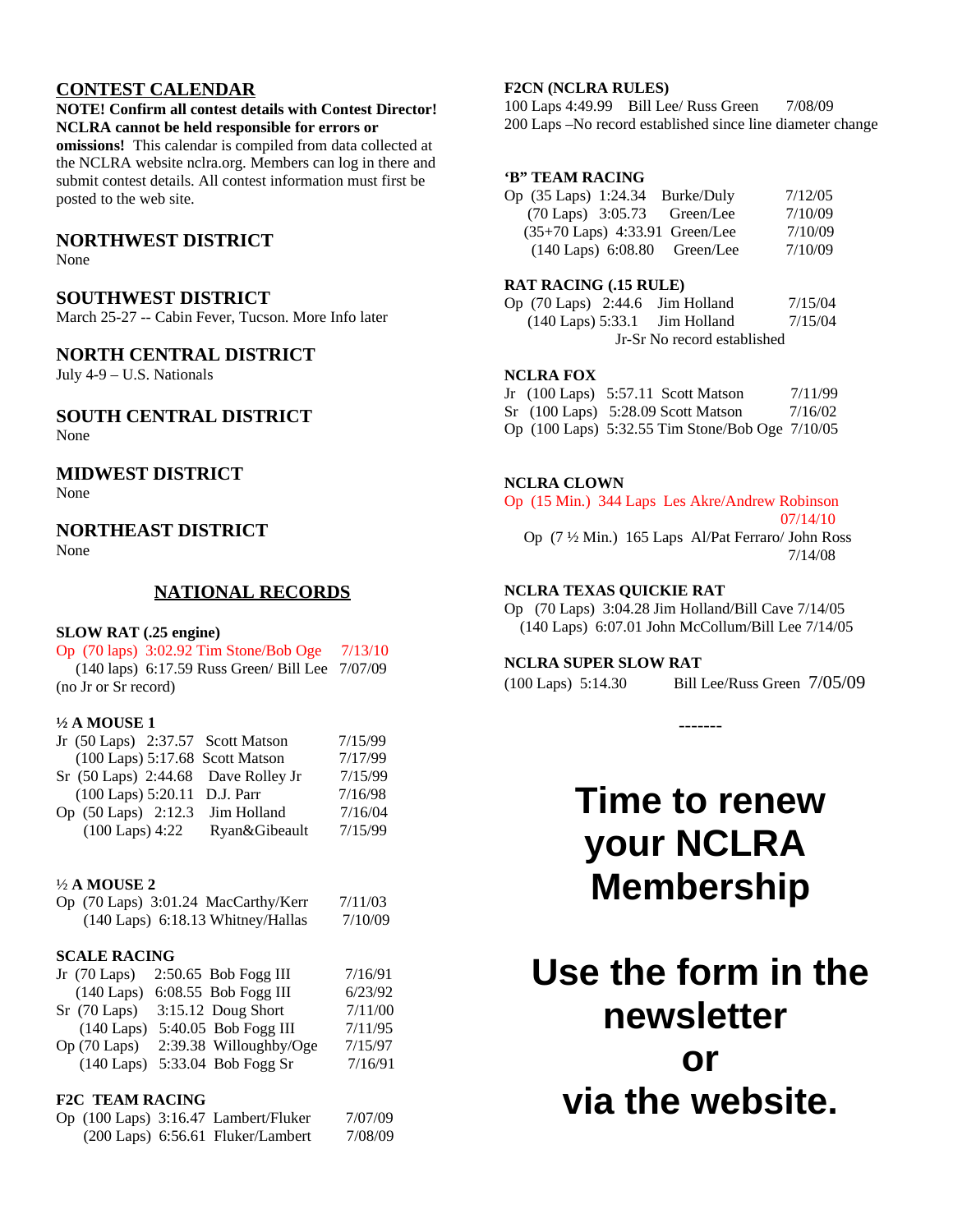# SUPPLIERS

#### **B & L HOBBIES**

7606 Weymouth Rd., Hammonton, NJ 08037-3404 Harters Speed Pans, T/R Pans, Rev-Up & Top Flite Speed Props, Torque Units and more (Paul Haley) 609-567-9365

#### **BRITISH AUSTRALIAN RACING**

Duncan Bainbridge 24 Flinders Avenue, Colonel Light Gardens SA 5041 [Duncan@east-two.co.uk](mailto:Duncan@east-two.co.uk) 0434045805 Your one stop shop for the best of British TR equipment; wheels, valves, RTF F2F and GY models, plugs, canopies and those hard to fi nd items.

#### **BRODAK MANUFACTURING**

Everything c/l! 100 Park Ave, Carmichaels PA,15320 724-966-2726 email flyin@brodak.com

#### **CS ENGINES AMERICA**

113 North Chase Ave., Bartlett, IL 60103 G/Z .049/.061 Engines; sales, service & parts. (Bill Hughes) e-mail williamhughes4@comcast.net 630-736-6036

#### **DARP**

31052 Mason St. Livonia, MI 48154 DARP Magnesium Speed Pans for all classes including A, B, D, F-40, 21-S, and 21 Proto. (Barry Tippett) e-mail: btippett@ameritech.net 734-266-7290

#### **JIM DUNKIN**

Engine reference books 816-229-9671 [dunkin@discovernet.com](mailto:dunkin@discovernet.com)

#### **ELIMINATOR PROPS**

Steve Wilk 3257 Welcome Ave. N. Crystal, MN 55422 763-531-0604 e-mail swilk@cpinternet.com Online store http://eliminatorprops.com/store/

#### **STEVE EICHENBERGER**

Custom Fiberglas Performance Props: Moulded tops. Steve Eichenberger 480-730-0016

#### **GILLOTT RACING PRODUCTS**

Custom engine reworking, hard chroming Tim Gillott 1063 Harding St. Salinas, CA,93906 Phone 831-449-2052

#### **JUST ENGINES LTD**

Newby Cross Farm,Newby Cross Carlisle, CUMBRIA CA5 6JP England All engine and engine accessory needs; Popular engines plus spares and Pipes.Irvine, Moki, Mvvs [\(http://www.justengines.unseen.org\)](http://www.justengines.unseen.org/)

#### **JON FLETCHER**

Custom replacement engine parts, needle valves. 33 Lagari Close, Wingham, NSW 2429 Australia Tel. 61 2 6553 4548

#### **LONESTAR BALSA- NOW OPEN!**

12058 S. Profit Row Forney, TX 75126 Office: 972-552-3939 Fax: 972-552-3941 Email [http://www.Lonestar-Balsa.com](http://www.Lonestar-Balsa.com/)

#### **MBS MODEL SUPPLY**

PO Box 282 Auburn KS 66402 Contact Melvin Schuette 1-785-256-2583 Solid Wire Sets and other C/L needs mbsmodelsupply.com

#### **RITCH'S BREW**

Fuel ready mixed top quality finest ingredients. 4104 Lark Lane, Houston, TX 77025 713-661-5458

#### **MEJZLIK MODELLBAU**

Borova 14, 64400 BRNO,Czech Republic Distributors of PROFI line of Russian FAI speed gear. PROFI Engines, Pipes, Pans, Props, Tanks, Handles and FAI Speed Models in kit form or ready built. (Tomas Mejzlik) Phone: 420-5-432-18888 Fax: 420-5-432-18880 e-mail mejzlik@brno.comp.cz

#### **MODEL ENGINE SPECIALTIES**

15477 Owens Rd, Hinckley, IL 60520 815-286-3969 Custom engine reworking, liners chromed and honed to your specs, racing parts. (Bob Oge) boge@isp-west.com

#### **NELSON COMPETITION ENGINES**

121 Pebble Creek Lane, Zelienople, PA 16063 Manufacturer of NELSON Racing Engines and parts, FAI Pans for F2A & FIC Custom Button Heads, Nelson Glow Plugs, many other specialty engine items. (Henry Nelson) Phone: (724) 538- 5282 e-mail: nelcomp@fyi.net

#### **MARC WARWASHANA**

Rubber fastfills, vintage Dons' racing wheels. 11577 North Shore Dr. Whitmore Lake, MI 48189-9124 Phone: 734-449-7355 E-Mail: whellieman@gmail.com

#### **OLD MAGAZINE PLANS & MORE ON CD**

Tom Wilk, 301 W. Redwing St.,Duluth, MN 55803 Phone: 218-724-0928(hm) E-Mail: tawilk36@cpinternet.com

#### **ZALP ENGINES**

Zalp F2C&F2D engines- Bob Whitney 456 Garvey rd sw, Palm Bay FL 32908 f2cracer@aol.com

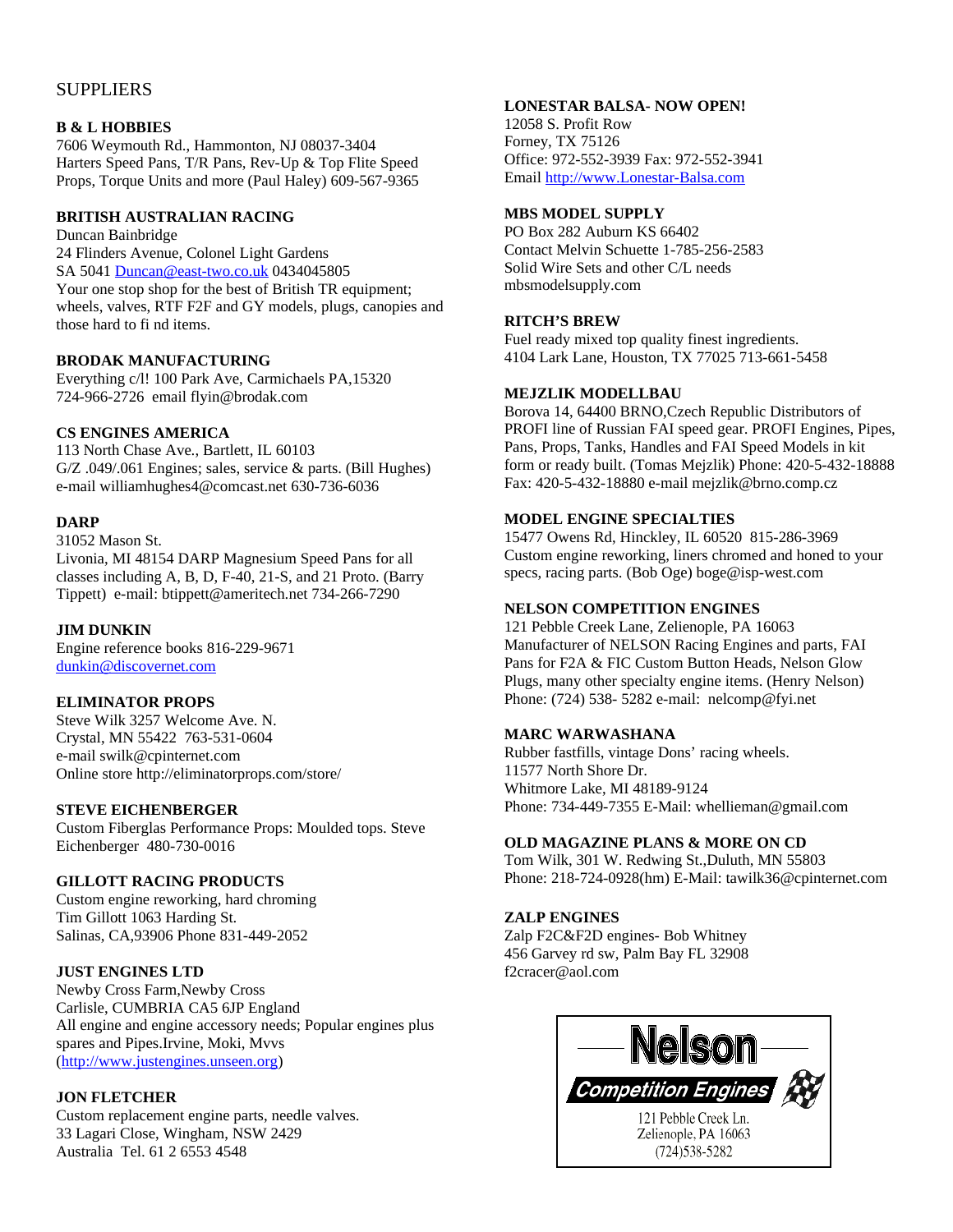# **2011 Cabin Fever - March 25, 26, 27, 2011**



# **Pilots Meeting: 8:00 AM Each Day, Racing Starts at 8:30AM Sharp**

| <b>FRIDAY</b> (Diesel Day)                                                                                                  | <b>SATURDAY</b>                                 | <b>SATURDAY</b>                                                                                  | <b>SUNDAY</b>                 |  |
|-----------------------------------------------------------------------------------------------------------------------------|-------------------------------------------------|--------------------------------------------------------------------------------------------------|-------------------------------|--|
| <b>EVENTS</b>                                                                                                               | <b>RACE EVENTS</b>                              | <b>SPEED EVENTS</b>                                                                              | <b>EVENTS</b>                 |  |
| F2C (318)                                                                                                                   | *Mouse I (313)                                  | *SW\Sport Speed .36                                                                              | *Rat Race (311)               |  |
| E2CN                                                                                                                        | *Mouse $U(314)$                                 | *SW Unlimited Sport Speed .36                                                                    | <b>NCLRA Clown Race</b>       |  |
|                                                                                                                             | Slow Rát $(312)$                                | *Perky .1XSpeed                                                                                  | SCAR / ACLA Formula Unlimited |  |
|                                                                                                                             | NCLARA Super Slow Rat                           | 1/2A Profile Proto (305)                                                                         | NCLKA Texas Quickie Rat       |  |
|                                                                                                                             | $\overline{B}$ -Team Race                       | .21 Sport Speed $(307)$                                                                          |                               |  |
|                                                                                                                             |                                                 | Førmula .40 (308)                                                                                |                               |  |
|                                                                                                                             |                                                 |                                                                                                  |                               |  |
| *RULES CHANGES / APPLICATIONS                                                                                               |                                                 |                                                                                                  |                               |  |
| $-$ F2CN                                                                                                                    | External Controls Requirement Waived            |                                                                                                  |                               |  |
| - Mouse I                                                                                                                   | - Modified Production Reed Valve Engines Only   |                                                                                                  |                               |  |
| - Mouse II                                                                                                                  | - Spring Starters\Allowed, Any Fuel             |                                                                                                  |                               |  |
| - Perky .15 Speed                                                                                                           | - Any .15, See AMA - NASS Rules                 |                                                                                                  |                               |  |
| - Rat Race $/60$ $/$ F2C<br>√60' F2C Flown with Rat Race, 3 or more fly a separate final, Qualified F2C Airframe, 60' Lines |                                                 |                                                                                                  |                               |  |
|                                                                                                                             | F2C lines accepted                              |                                                                                                  |                               |  |
|                                                                                                                             |                                                 |                                                                                                  |                               |  |
|                                                                                                                             |                                                 |                                                                                                  |                               |  |
|                                                                                                                             | AMA Rules available from: www.modelaircraft.org |                                                                                                  |                               |  |
|                                                                                                                             |                                                 |                                                                                                  |                               |  |
|                                                                                                                             | NCLRA Rules available from: www.nclra.org       |                                                                                                  |                               |  |
|                                                                                                                             | SCAR Rules available from: SCAR4641@aol.com     |                                                                                                  |                               |  |
|                                                                                                                             |                                                 | All Sport/Speed Rules available from: George Brown, tempemachine@gmail.com                       |                               |  |
|                                                                                                                             |                                                 | Perky Rules available from: www.modelarcaft.org (in Competition / Events, MATS, NATS Forms, NASS |                               |  |
| Perky OTS Speed Rules)                                                                                                      |                                                 |                                                                                                  |                               |  |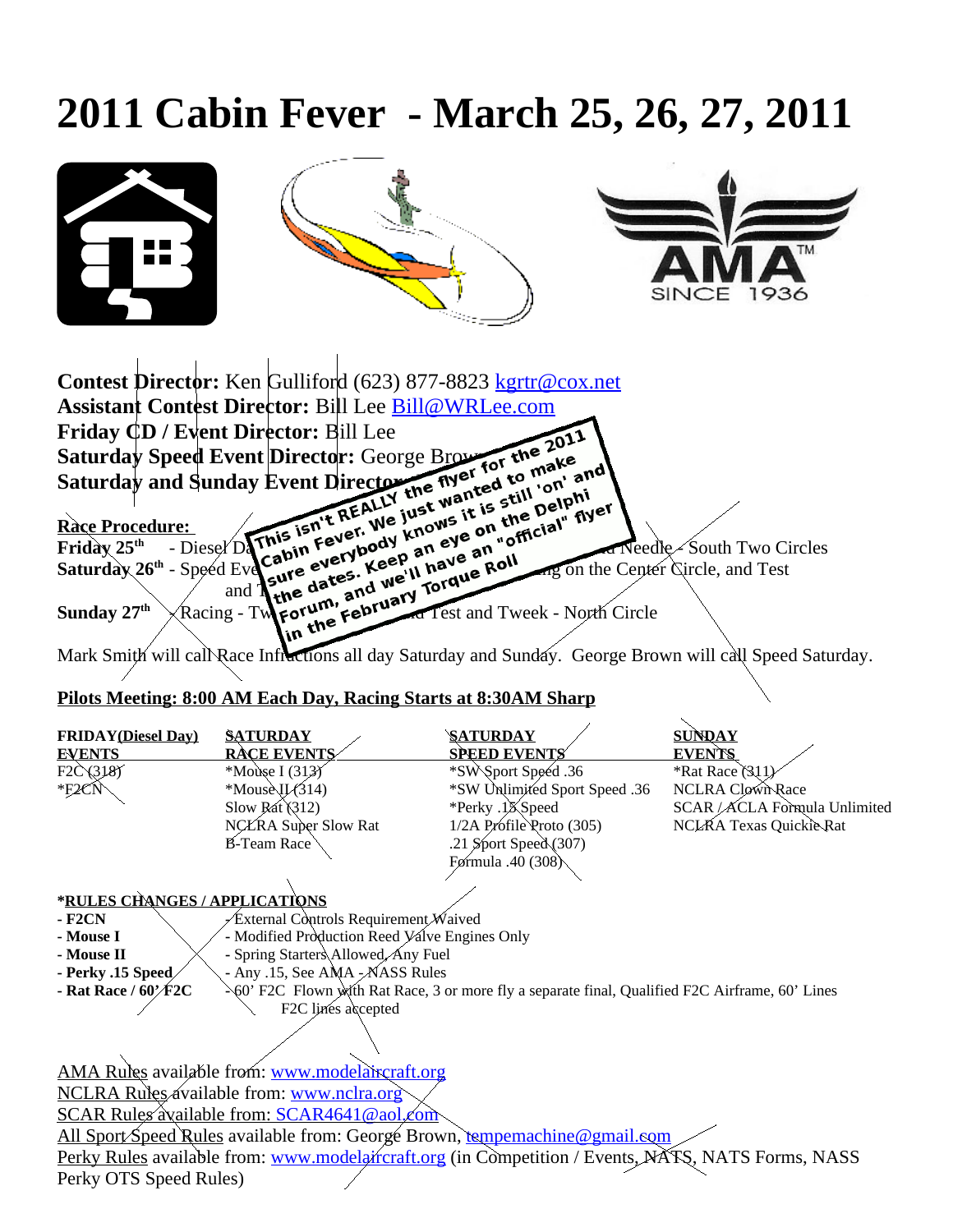| <b>NCLRA Membership Form</b>                                                                                                                                                                                                     |
|----------------------------------------------------------------------------------------------------------------------------------------------------------------------------------------------------------------------------------|
|                                                                                                                                                                                                                                  |
|                                                                                                                                                                                                                                  |
| $City$ State                                                                                                                                                                                                                     |
|                                                                                                                                                                                                                                  |
|                                                                                                                                                                                                                                  |
|                                                                                                                                                                                                                                  |
|                                                                                                                                                                                                                                  |
|                                                                                                                                                                                                                                  |
|                                                                                                                                                                                                                                  |
| Would like electronic Newsletter ONLY: _____<br>(Must supply an e-mail address if checked)                                                                                                                                       |
| Send Dues & Membership Form to: US Dues: \$20<br>(Add \$.90 if paying by PayPal) [<br><b>Dave McDonald</b><br><b>International: \$22</b><br>P.O. Box 384<br>(Add \$1.10 if paying by PayPal)<br>Daleville, IN 47334<br>--------- |

(Membership Expiration date on mailing label)

Payment can be by check or Money order to the address above. Payment by PayPal to Treasurer@NCLRA.org